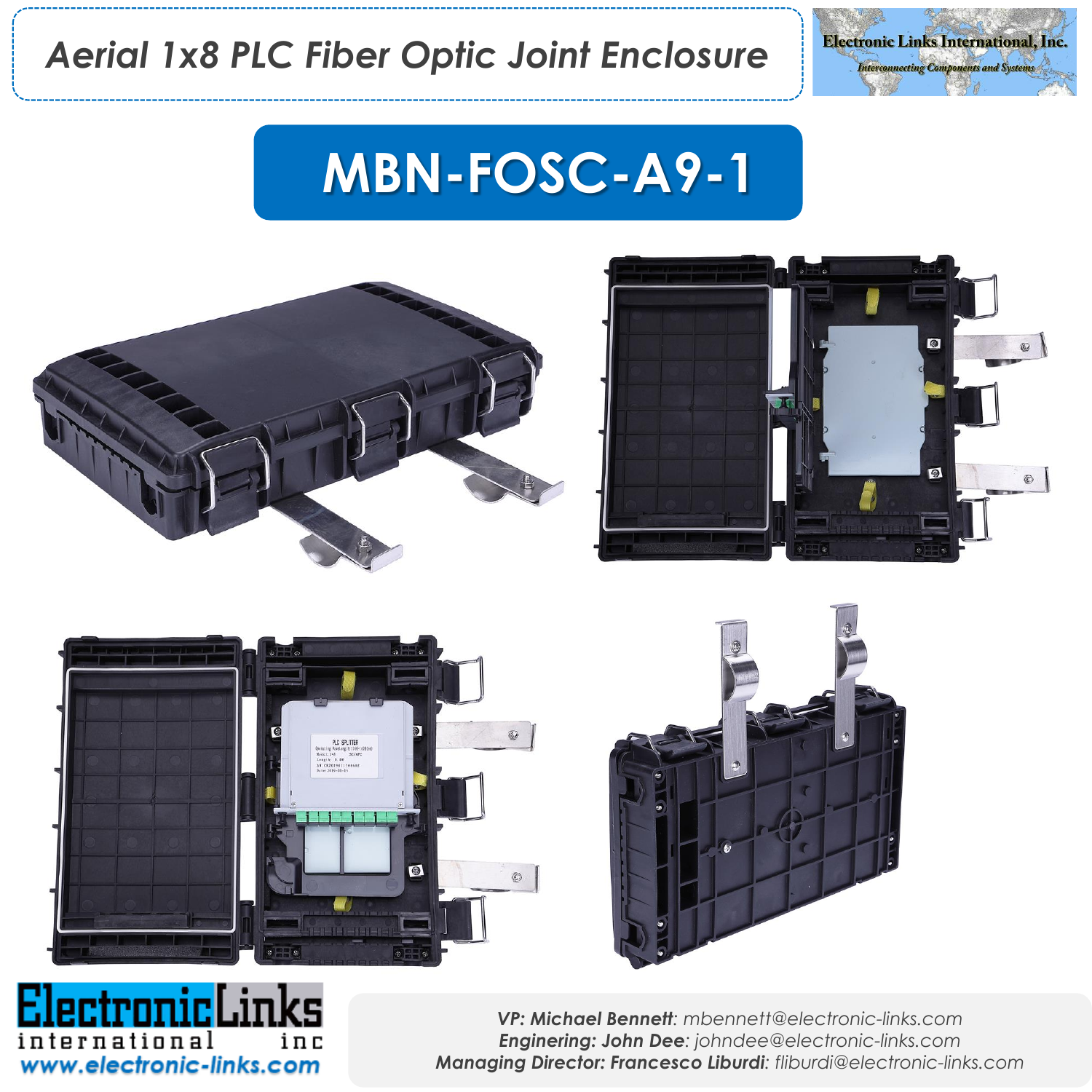- ➢ **Aerial 1x8 PLC Fiber Optic Joint Enclosure**
- ➢ **Model: MBN-FOSC-A9-1**
- ➢ **Max Capacity: 1X8 PLC Splitter;12 Cores**
- ➢ **Cable Hole: 4 Ports**
- ➢ **Dimension: 30x20x7CM**

## **Fiber Optic Joint Enclosure Description**

MBN-FOSC-A9-1 Fiber Optic Joint Enclosure is designed for in-line application to provide a protected access point between the distribution cable and drop cable. This PLC splitter Fiber Optic Joint Enclosure can keep internal components away from outdoor environmental damage. Its flexible configuration supports 2 cables in and 2 cables out. Cassette type optical splitter could be built-in. Good performance is useful in a harsh environment for Fiber Optic Joint Enclosure.

## **Fiber Optic Joint Enclosure Features**

Outdoor application.

High structure material with UV resistant and good weather adaptability It can be installed one 1:8 Blockless PLC splitter.

12cores Fusing Splice available.

2\*3mm drop cable both ends in and out.

The Fiber Optic Splitter Box is spacious enough for winding and storing fibers. The mechanical sealing and advanced internal structure keep good sealing performance after re-entry and re-using.